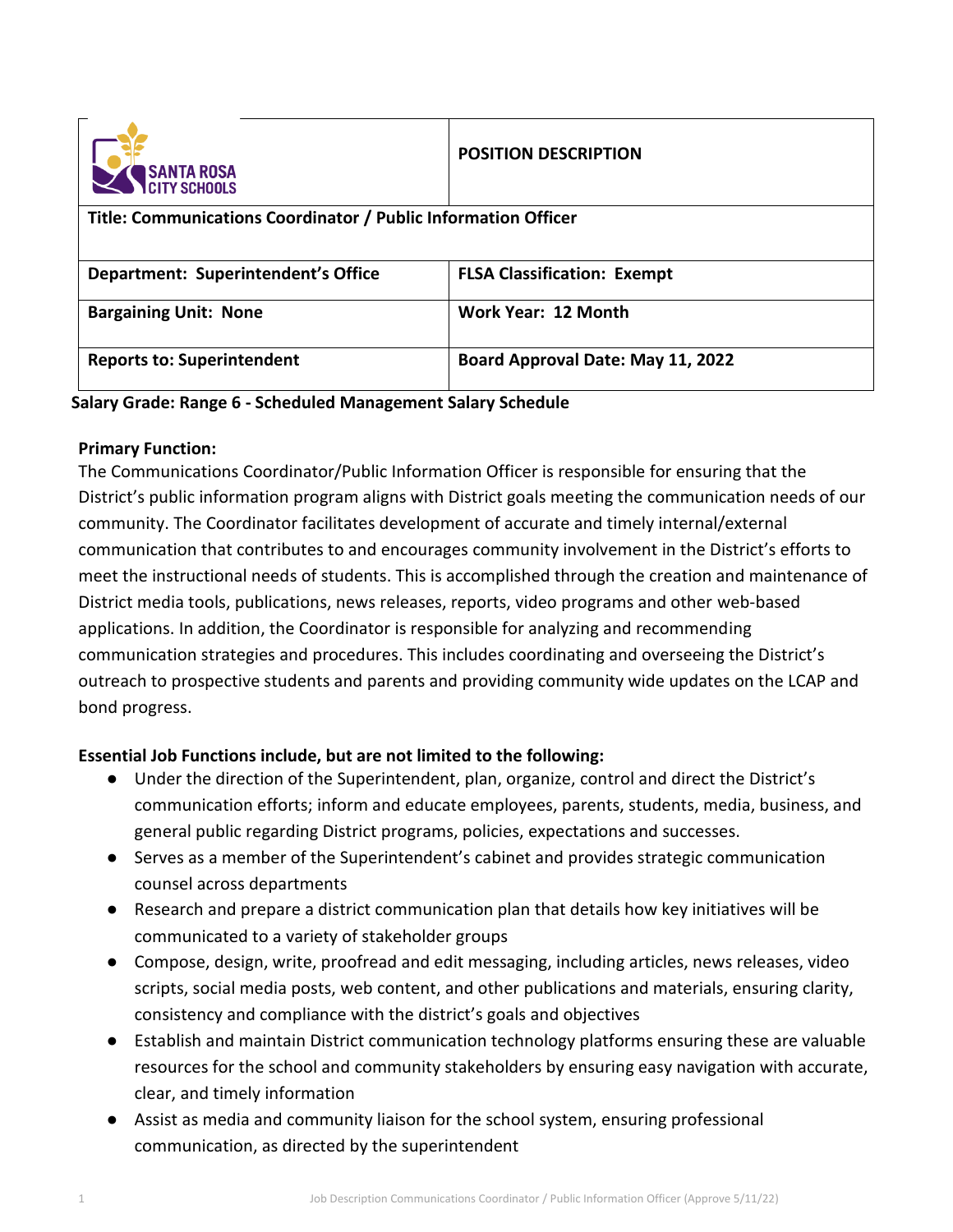- Assist cabinet and principals with crisis communication for school sites, including messaging to staff and families, and media relations
- Provide technical expertise, information and assistance to staff regarding communication platforms
- Engage parents, teachers and students with advertising and outreach activities including, but not limited to student registration, LCAP and Bond progress
- Attend Board meetings; assist as necessary with public comments; publicize awards, summarize meetings and post information on websites or social media
- Coordinate and lead video production and photography support for District events and initiatives
- Coordinate the dissemination of information to the public, to enhance the image of the district and foster community support for district programs or initiatives
- Coordinate translation of district messages, newsletters, documents and videos
- Plan and manage special events as required
- Emphasize parent outreach to English Learners, Foster Youth and Low Socio-Economic families
- Independently plan, organize, prioritize and maintain responsibility for complex and technical work processes in a high-volume environment in order to meet schedules and timelines
- Establish and maintain cooperative and effective working relationships with others
- Maintain the security of confidential materials and information, and work with discretion

### **Education and Experience**

- Minimum of Bachelor's Degree from an accredited college/university; preferably in journalism, communications, marketing, or other related field
- Experience with Web design standards and principles. Graphic design and/or website design and maintenance. Content editing, site development, and management
- Experience implementing public relations and marketing principles and practices
- Experience with the use of Social Media in a professional environment
- Experience developing and implementing an organization-wide communication plan

### **Licenses/Certifications:**

● A valid California Class C driver's license, a good driving record and the ability to maintain insurability under the District's vehicle insurance policy.

### **General Responsibilities**

- Competence in communication skills and good personal relationships with all members of the school district and community.
- Adhere to all District policies and procedures.

### **Qualifications**

To perform this job successfully, an individual must be able to perform each essential duty satisfactorily. The requirements listed below are representative of the knowledge, skill and/or ability required. Reasonable accommodations may be made to enable individuals with disabilities to perform the essential functions.